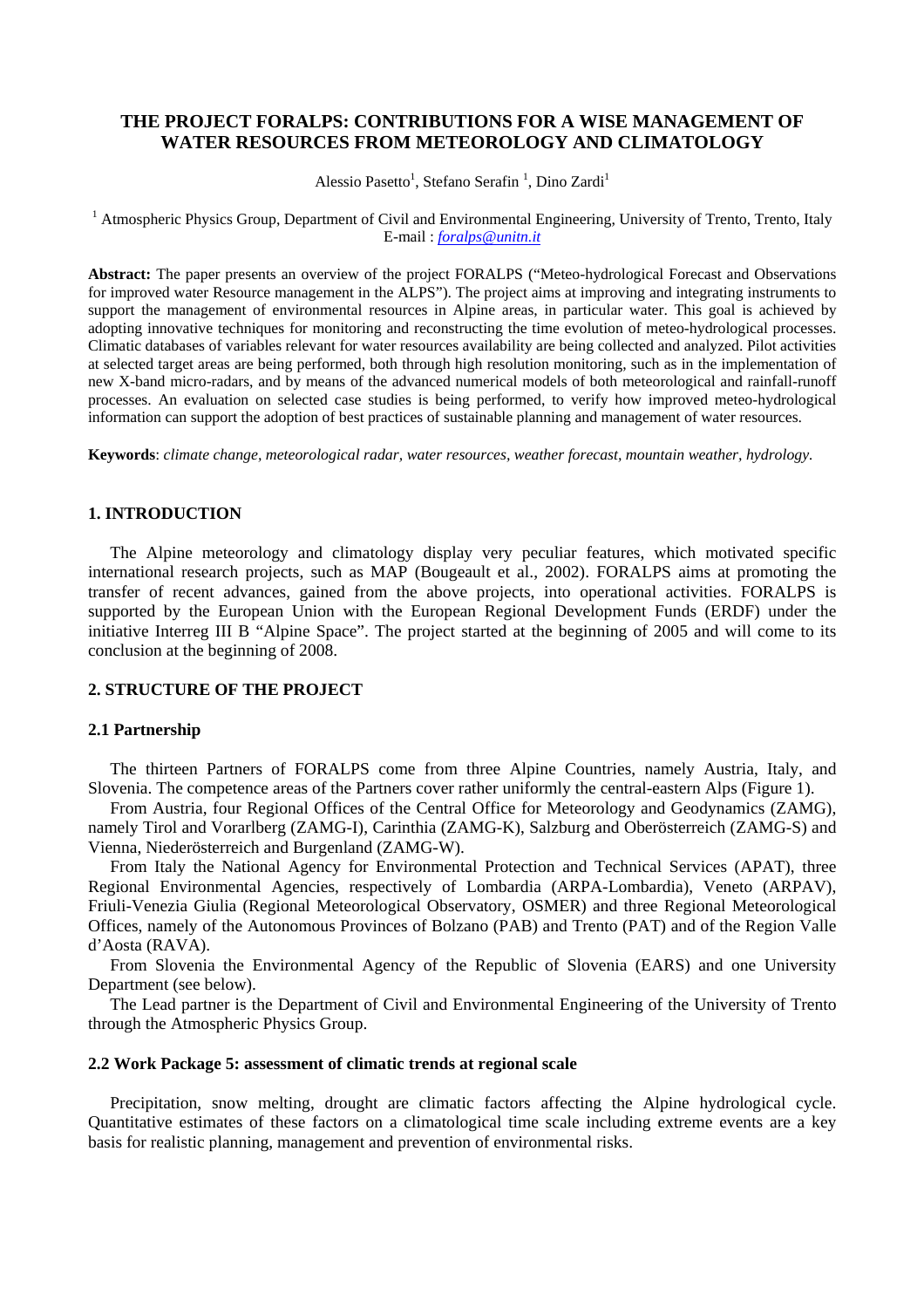

**Figure 1:** Map of the FORALPS partnership.

An accurate assessment of past and ongoing climate variations requires many and complete time series of hydro-meteorological variables. In FORALPS, series of daily precipitation, snow and temperature measurements available from national and regional services are being digitised, integrated with historical metadata, validated and homogenised, to create a rich and homogeneous climatological database. Part of the work within FORALPS is devoted to the study of the indexes of climate change, in particular in urban environments (Figure 2).



**Figure 2:** Climate variability at Wien Hohe Warte, in the flat north-eastern part of Austria in sub-urban environment (long. 16°21'23'', lat. 48°14'55'', alt. 198 m a. s. l.) for the summer season (June to August) 1873-2006. Time series of mean temperature, number of tropical nights ( $T_{min} > 20^{\circ}$ C) and number of days within dry spells of at least 10 days. During the  $20<sup>th</sup>$  century summer temperature has increased by more than  $1<sup>°</sup>C$ , tropical nights show a remarkable increase since the 1970ies, and days within dry spells show a great variability but no trend (by I. Auer, ZAMG-W).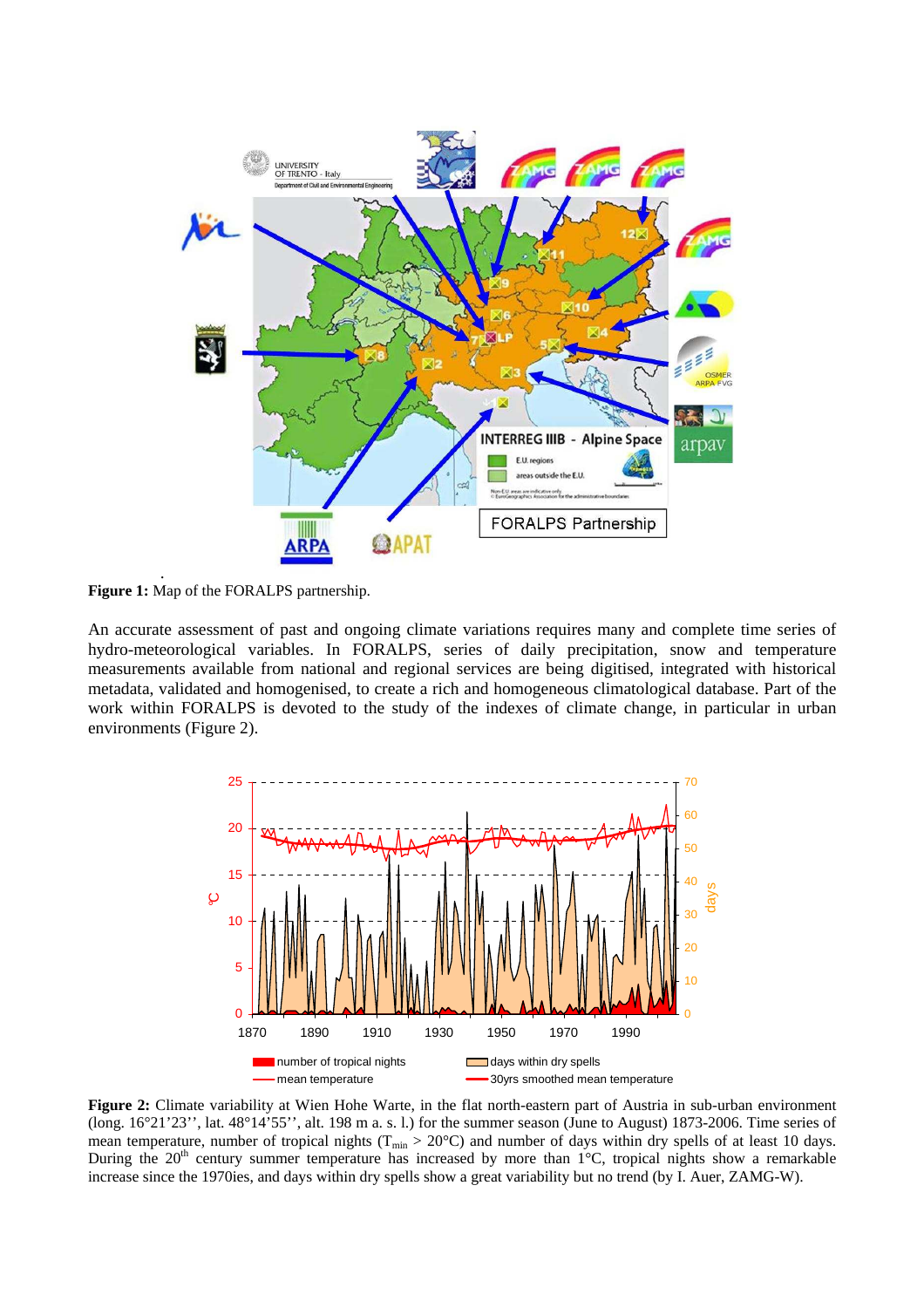### **2.3 Work Package 6: innovative instruments for rainfall monitoring**

Real time precipitation estimation is nowadays performed through long-range meteorological radars and raingauge networks. In the Alps, both suffer from severe limitations due to orographic factors (shadowing, clutter, etc.). FORALPS promotes pilot applications of innovative X-band microradar prototypes for high resolution monitoring of rainfall. These are being tested at selected target areas, usually affected by severe events such as hail and storms (producing severe impacts on agricultural activities, tourism, sports, etc.) in connection with existing long-range radars and ground based stations.



**Figure 3:** Left: X-band radar installed on the main tower of the medieval castle of Valeggio sul Mincio (Verona, Italy). Right: (high) the antenna of the radar and (low) view of the castle.

#### **2.4 Work Package 7: weather and water resources availability forecasting**

Numerical models are nowadays irreplaceable tools for medium range operational weather forecasting even in mountain areas (Richard et al., 2005). Use of such models can be revealing about the dynamics of uncommon weather events. However to be confident in using numerical forecasts, an assessment of model performance is required. FORALPS Partners are particularly concerned with the issue of model verification, and will define and adopt a common verification scheme, after a recognition of the many already available.



Figure 4: Views of the artificial basin of Speccheri (Vallarsa, Trento, Italy) for hydroelectric power production, adopted as a case study within FORALPS